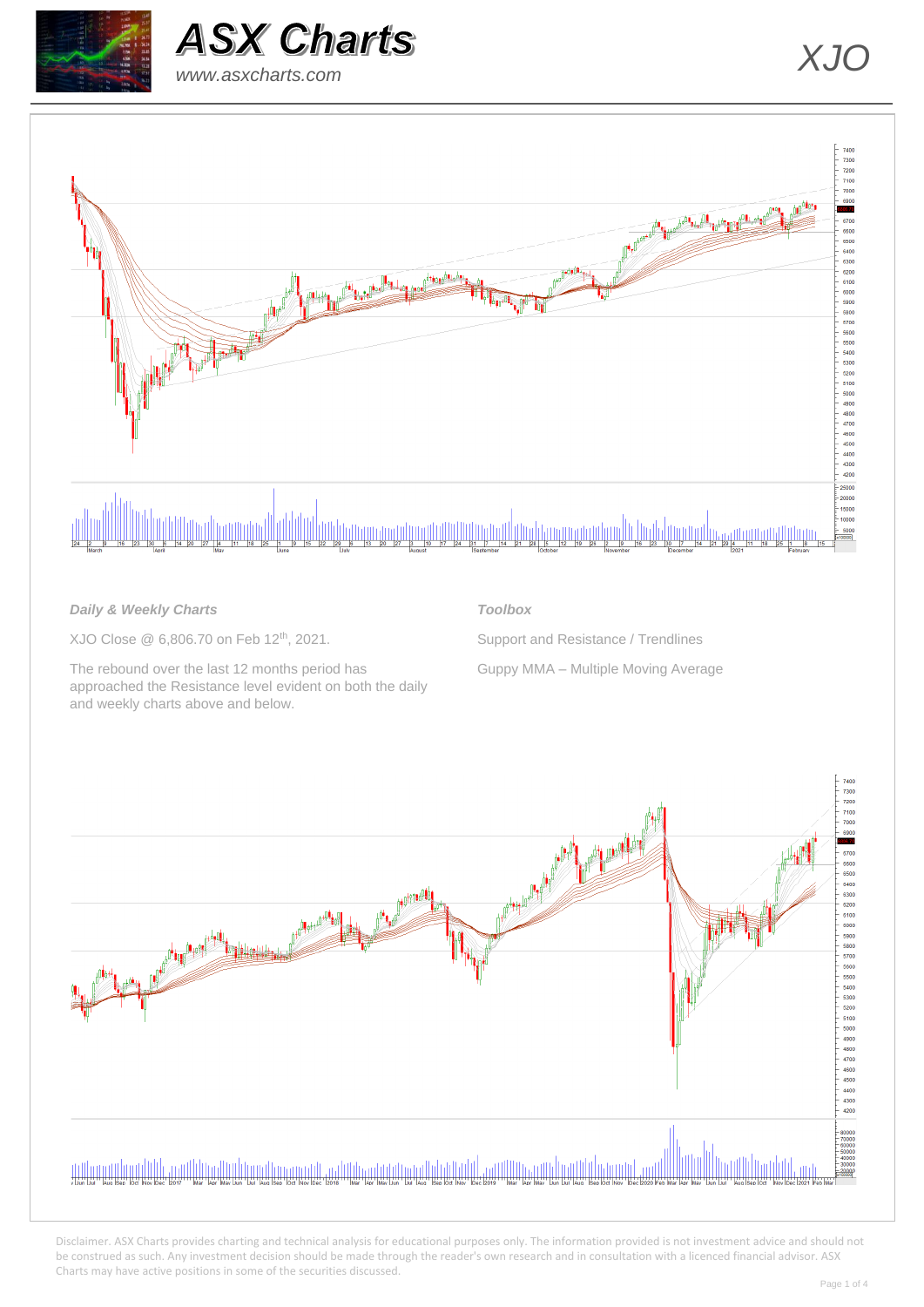





### *Support and Resistance*

Support and Resistance levels are fundamental concepts to be applied in Chart Analysis. A basic approach to understanding them is as follows.

Support develops in areas where buyers step into the market and outnumber sellers thus providing a floor level in price.

Resistance develops in areas where sellers step into the market and outnumber buyers thus providing a ceiling level in price.

Support and Resistance levels typically develop over time and may reflect prices where participants have acted (and have memory of their actions) in the past. Value at these levels could be considered to be approaching 'fair' by the market for a period of time. The balance of probability increases that these levels will continue to act in this way until broken thus allowing buy and sell decisions to be made within this framework.

As price moves above and below such levels, it can often accelerate until it reaches the next respective level. What was Resistance can often then in turn become Support and vice versa when price breaks through these levels.

In fast moving markets it is important to note that these levels can become quite fluid.

#### *Probability Framework*

The ASX 200 Index XJO has moved in two broad Support / Resistance bands since recovering from the sell-off in March last year.

Price is currently testing Resistance around the 6,850 level which can be seen on the Weekly Chart to be historical in nature.

Support sits at around the 6,600 level and last tested at the beginning of February.

Price may continue to move away from Resistance that could be reasonably strong due to the rapid nature of the collapse when the pandemic broke.

A fall may see a retesting of Support at 6,600.

A strong breakout above Resistance at 6,850 may see a new acceleration in the longer-term uptrend.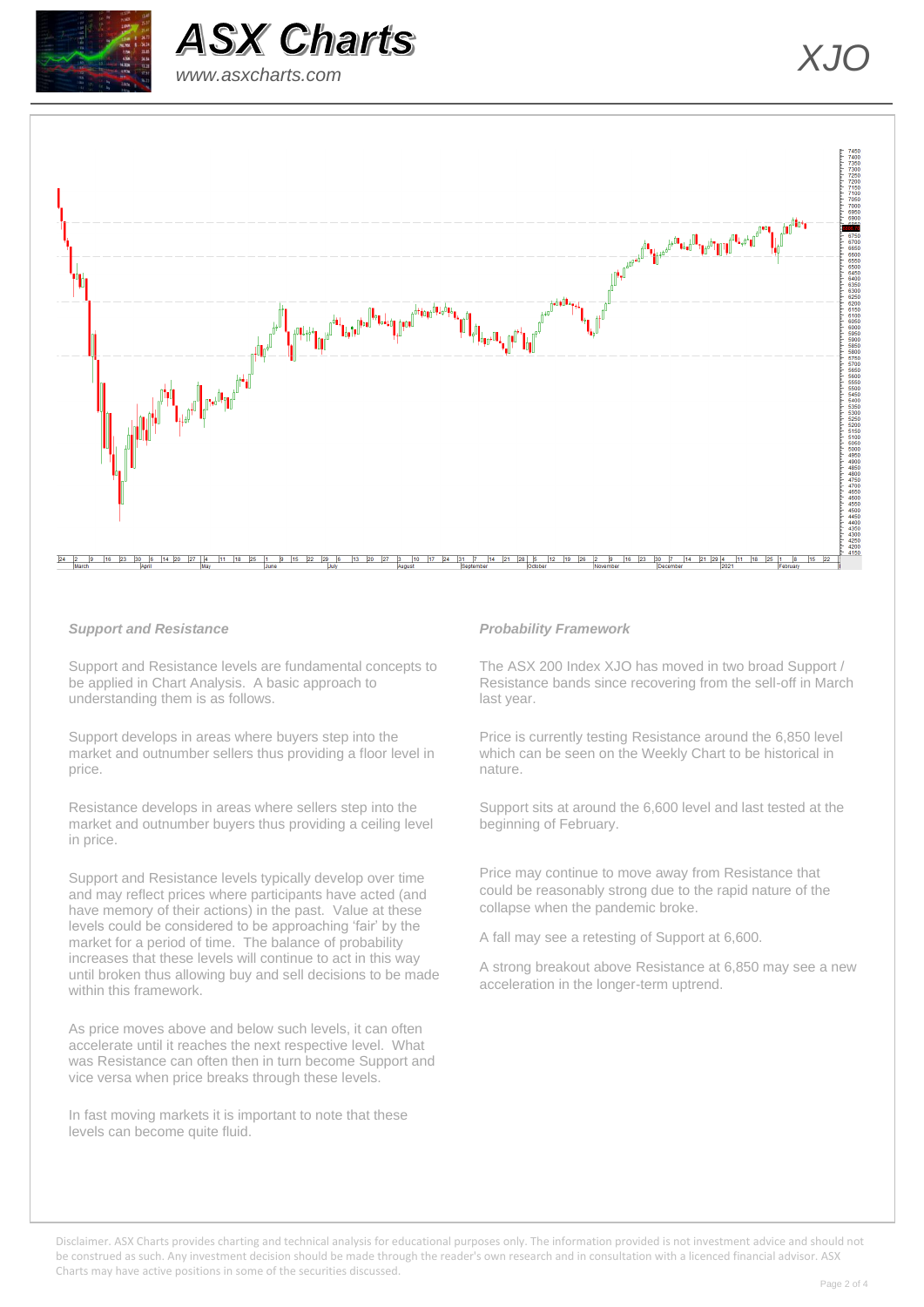





#### *Guppy MMA*

The Daryl Guppy MMA indicator consists of 2 pairs of 6 Exponential Moving Averages across different timeframes. Namely 3, 5, 8, 10, 12 and 15 day EMAs in the short term group of averages and 30, 35, 40, 45, 50 and 60 day EMAs in the longer term group of averages. The averages are calculated on the closing price.

A Moving Average smooths price data over the length of the average with an Exponential Moving Average giving greater weight to the most recent (relevant) price action in the calculation. With a smoothed representation, some of the daily fluctuations in price movement can be reduced to give a more filtered view on price movement.

As the EMAs represent different timeframes they can be argued to be a proxy for the different types of market participants that also trade and invest in those different timeframes respectively.

The short term group of averages (blue) show the activity of traders with often significant volatility present as they trade the emotional value of the security up and down.

The long term group of averages (red) represent the investors who are often making decisions to buy and sell over longer timeframes and staged portfolio movements.

When traders and investors agree, the conditions are typically in place for strong trends in market price. The relationship between the averages and the spacing between them provide opportunities to draw better probability conclusions.

#### *Probability Framework*

XJO most recently shows a slow but stable uptrend in the long term group of MMAs. The long term group are well spaced and moving parallel and upwards at a gentle pace. The most recent dip of the short term group of averages saw a strong rebound out of the support provided by the upper bands of the long term group.

The short term group of averages have re-spread following the recent rally but are also showing the effects of the Resistance identified at 6,850 previously.

The continued support of the long term group of averages should be monitored as the downwards pressure from the Resistance band is tested again.